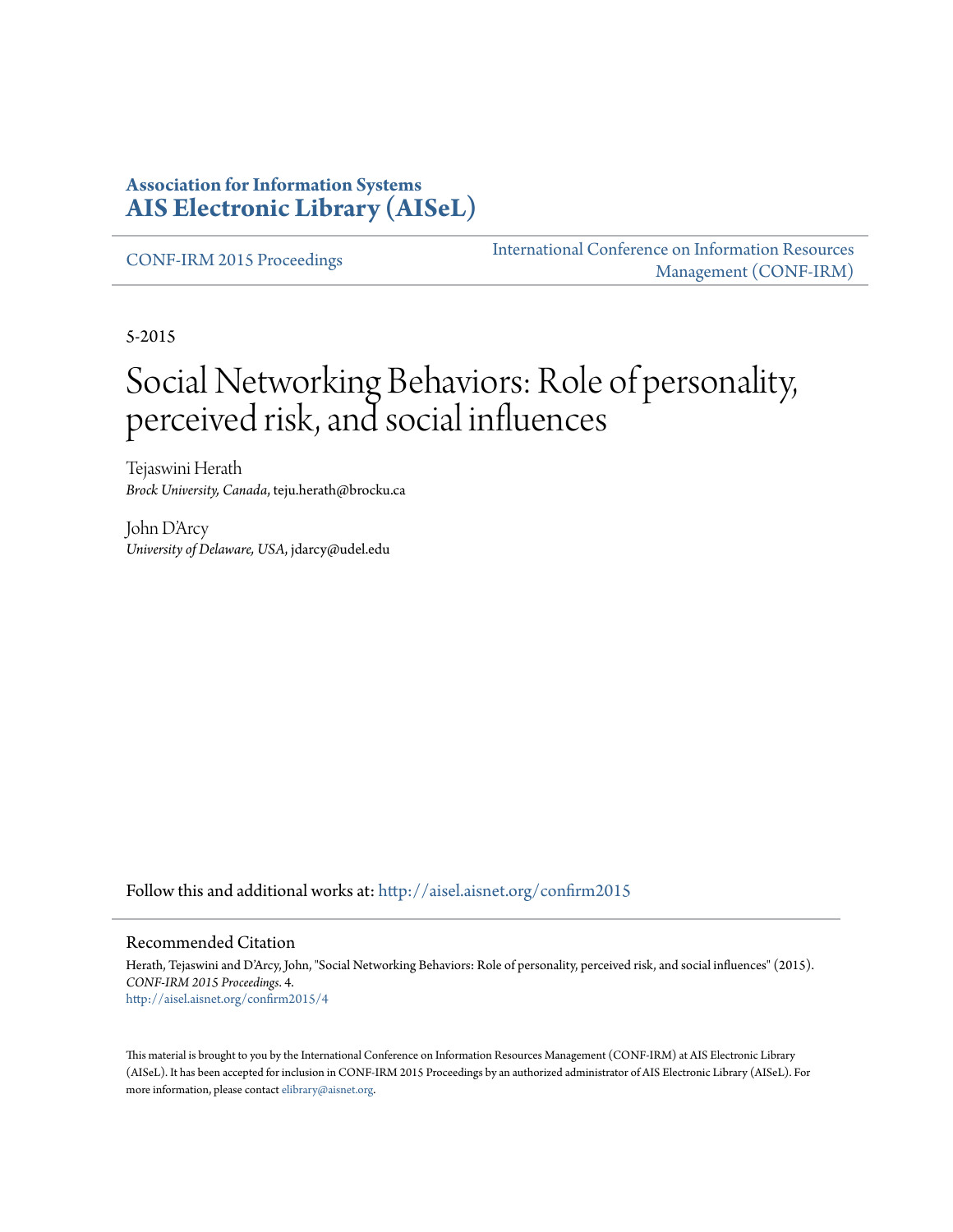# **R64. Social Networking Behaviors: Role of personality, perceived risk, and social influences**

Tejaswini Herath, Brock University, Canada, [teju.herath@brocku.ca](mailto:teju.herath@brocku.ca)

John D'Arcy, University of Delaware, USA, [jdarcy@udel.edu](mailto:jdarcy@udel.edu)

## **Abstract**

With the growth in use of social media, various security and privacy concerns are burgeoning. Motivated by the phenomenon of OSN use and the potentially risky behaviors it involves, the present study has two main objectives: (1) to understand the effect of individuals' perceived risk on OSN use and risky OSN behaviors; and (2) to understand the role of social influence on OSN use and risky OSN behaviors. In this work in progress a theoretical model is developed for an empirical examination.

# **1. Introduction**

Social media use has grown dramatically across all age groups in recent years. Online social networks (OSN) provide a platform that allows people to communicate more efficiently with their friends, family, and colleagues. The use of social media, however, is not without problems. Newspapers have reported many incidents where sharing information on OSNs such as Facebook, Twitter, MySpace, or YouTube has cost individuals their job, money, marriage, or even freedom. These threats are also real in the organizational context. The use of OSN in the workplace is widespread, and the inadvertent disclosure of proprietary information is a major concern [Kaplan and Haenlein, 2010], as are other security issues such as the spread of malware [Ponemon Institute, 2011]. Most respondents in a recent Ponemon security survey (2011) agreed that the use of social media in the workplace is important to achieving business objectives; however, respondents also felt that OSN usage put their organizations at risk and that their organizations lacked the necessary security controls and enforceable policies to address the risk.

Motivated by the phenomenon of OSN use and the potentially risky behaviors it involves, the present study has two main objectives: (1) to understand the effect of individuals' perceived risk on OSN use and risky OSN behaviors; and (2) to understand the role of social influence on OSN use and risky OSN behaviors. Given the "social" nature of OSN use, we apply the theory of differential association from the literature in criminology and delinquency to examine the aforementioned research questions. Differential association theory considers an individual's social reference group as having a strong influence on delinquent/criminal behaviors. We integrate this perspective with longstanding research on individual risk perception and personality to assess the relative influences of the social vs. individual drivers of OSN use. Our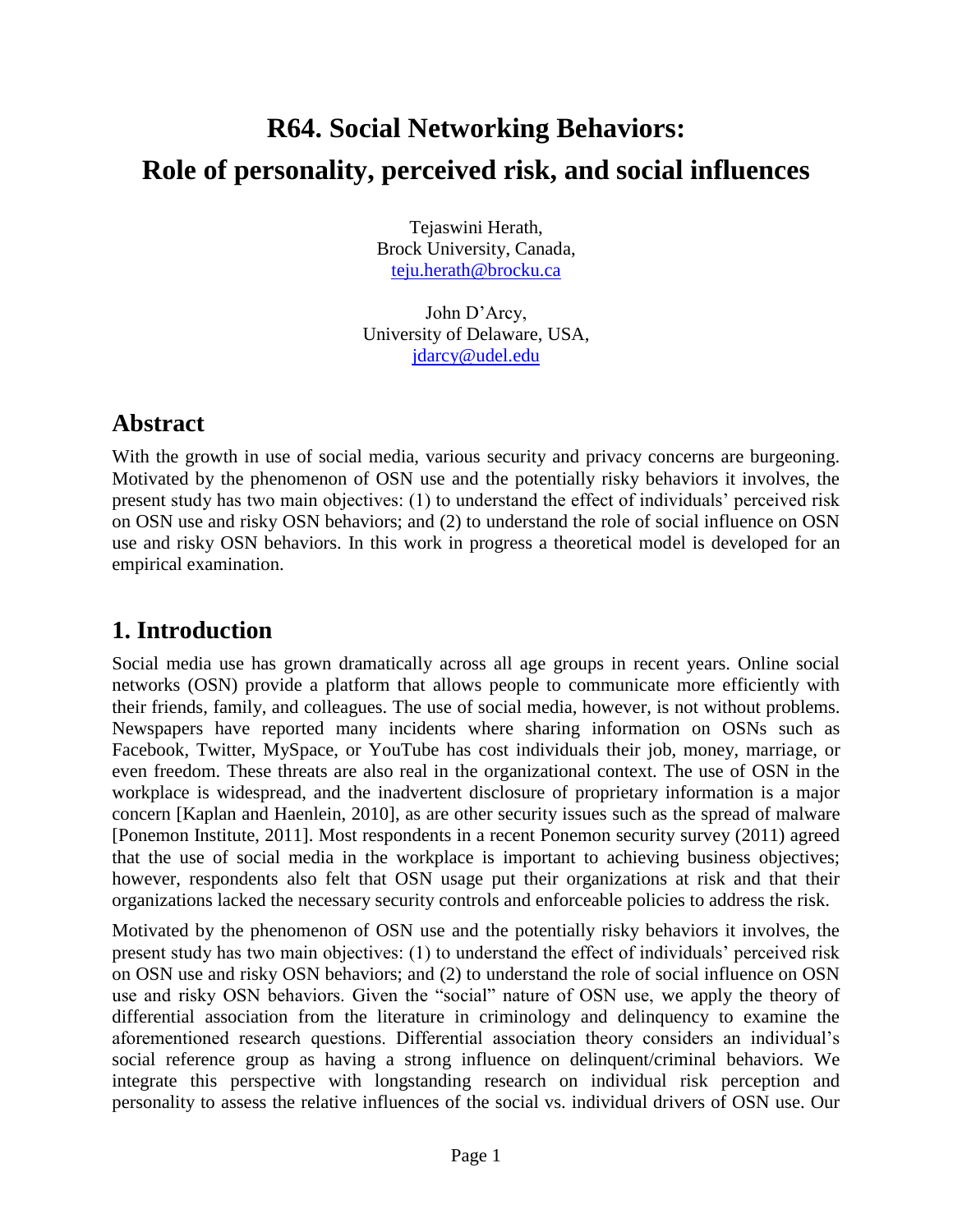aim is to advance the current understanding of the factors that influence both regular and risky OSN usage behaviors and, more broadly, to contribute to the behavioral IS security research that considers insecure user behaviors.

The paper proceeds as follows. In the next section, we present a theoretical background and proposed hypotheses; then we present the methodology adopted in this study.

# **2. OSN Use**

OSN is a platform that allows people to communicate efficiently with their friends, family, and colleagues. A number of articles report a complex set of social factors as the reasons for OSN use [Ellison et al., 2007, Joinson, 2008, Lampe et al., 2008, Muscanell and Guadagno, 2011, Skeels and Grudin, 2009]. These factors include various types of messages, photos, and other media sharing interactions (e.g., status updates) used to find, meet, and keep in touch with the members of a user's network [Joinson, 2008]. Recent surveys also list many negative outcomes associated with OSN usage. For example, the following negative outcomes have occurred to frequent OSN users [Madden, 2010]: ending of a friendship due to a OSN, a OSN experience that resulted in a face-to-face argument or confrontation, teens facing problems with their parents due to a OSN, a physical fight with someone based on an experience they had with a OSN, and getting in trouble at work or at school because of a OSN exchange. From an organizational perspective, industry surveys have identified employees downloading apps or widgets from OSNs and posting uncensored content and uncensored blog entries as threats to information security. Further to this point, malware infections are increasing as a result of social media use, and organizations are facing bandwidth issues [Ponemon Institute, 2011]. Organizations are also concerned with productivity losses due to the time employees spend on OSNs during work hours [Kaplan and Haenlein, 2010]. Clearly, while it provides a platform for employee engagement in work-related matters, OSN usage can have drawbacks that include threats to an organization's information security. In this paper, in addition to regular OSN use, we consider two risky OSN behaviors that have direct relevance to information security: (1) forwarding messages that possibly contain malware, and (2) sharing sensitive information via OSNs (i.e., data leakage).

# **3.0 Hypotheses Development**

# **3.1 Perceived Risk**

Decision making is influenced by risk taking propensity and risk perception [Sitkin and Pablo, 1992]. Recently there has been a significant consideration of risks in various computing activities and their impact on user behavior. Research shows that these risks affect user behavior in a variety of ways. Users can opt out of behaviors considered to be risky [Chen et al., 2011], including intention to transact on-line [Luo et al., 2010, Pavlou, 2003]. Users can also put in additional effort in evaluating a risk decision [Wang et al., 2009] or use security technologies that aid in reducing risk [Herath et al., 2014, Wang et al., 2009]. A review of the related IS security literature also suggests that individuals' security practices may be understood as a coping mechanism in the face of perceived cyber threats [Herath and Rao, 2009, Johnston and Warkentin, 2010, Liang and Xue, 2010, Liang and Xue, 2009, Workman et al., 2008]). Rooted in protection motivation theory (PMT) and coping theories, this literature proposes that technology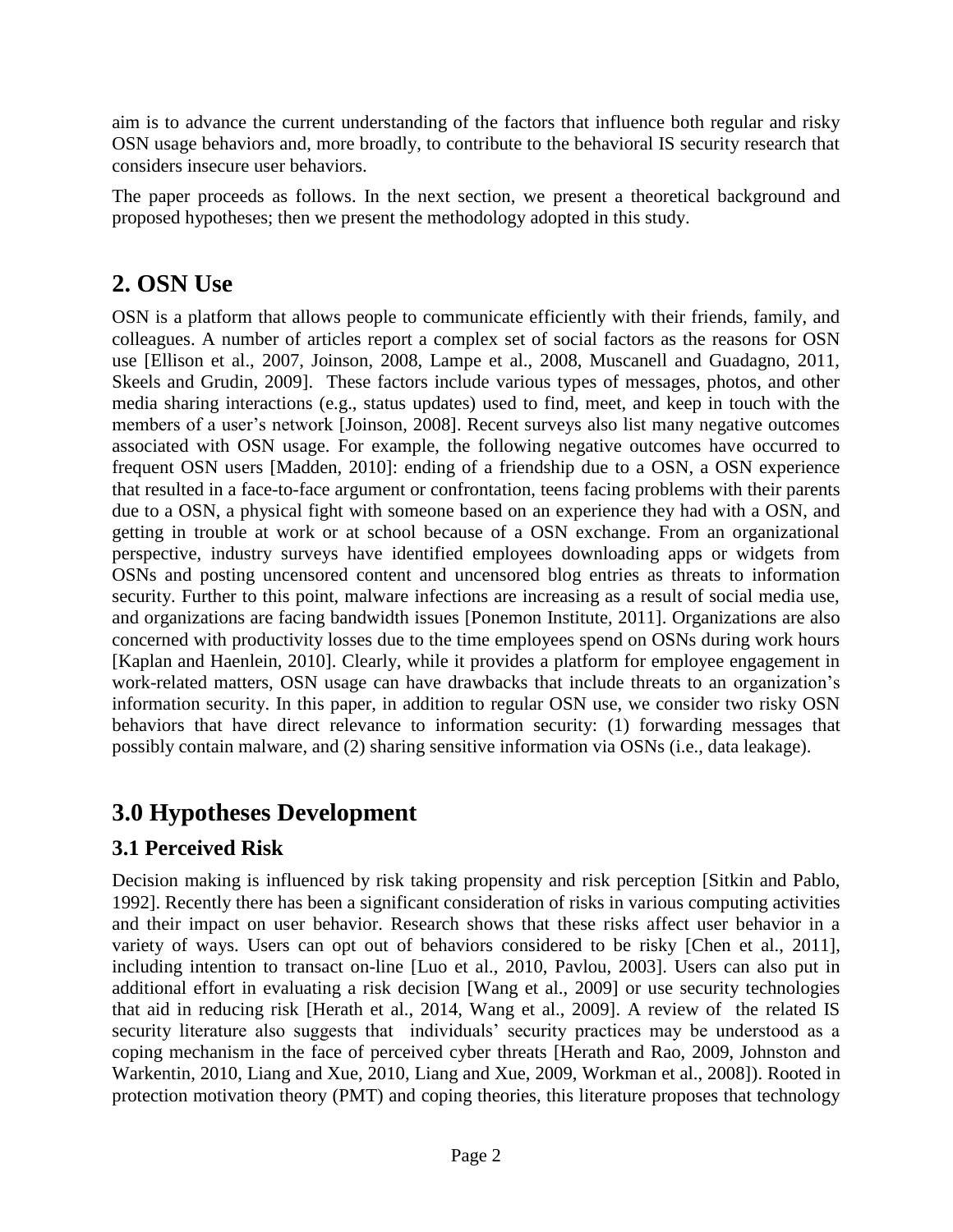users faced with threats in computing environments first appraise the existence and degree of the threat and then assess what they can do to avoid it. Existing empirical studies suggest that when people perceive a threat as severe and likely, they undertake measures that they think are effective in preventing that threat, such as taking protective action or abstaining from the risky behavior [Chen et al., 2011, Choi et al., 2008, Herath et al., 2014, Herath and Rao, 2009, Wang et al., 2009]. In the context of OSN use, if the user feels that in general the OSN environment poses a threat, s/he is more likely to avoid OSN use, while if the user perceives the risk to be low, s/he is likely to continue the frequent OSN usage. In terms of the risky OSN behaviors in our study, individuals who perceive higher levels of risks in information sharing activities are likely to abstain from carrying out such acts compared to those who do not perceive such acts as risky. Messages and links sent via OSNs may at times pose considerable risks as they are frequently employed by malicious parties as attack vectors to spread malicious code such as virus, worms, and other malware. We expect that individuals who believe that these types of messages are harmful will be reluctant to forward these messages.

H1: Perceived OSN Threats  $\rightarrow$  (-) OSN Regular Use

H2: Perceived risks of Insecure OSN Behavior  $\rightarrow$  (-) Insecure OSN Behavior Likelihood

#### **3.2 Social Learning - Differential Association**

By its very nature, OSN use has a strong social component. In this regard, we consider social influences as important drivers of regular and risky OSN use. Social influences have a long history in the IS literature. A norm, or social norm, can be a reason to act, believe, or feel. Social influence, which is the extent to which one member's social network influences behavior, is exerted through messages about expectations which help form perceptions of the value of an activity as well as the observed behavior of others [Venkatesh and Brown, 2001].

Sutherland's theory of differential association [Sutherland, 1947] proposes that like any other social behavior, delinquent behavior is learned from others. This theory was later enhanced as a social learning theory. Social learning theory [Akers, 1977] explains that delinquent behavior is a result of social and cultural factors that motivate and control behavior [Akers and Jensen, 2010]. The theory encompasses four major explanatory concepts or dimensions – differential association, definitions (and other discriminative stimuli), differential reinforcement, and imitation. *Differential association* refers to direct association and interaction with others who engage in certain kinds of behavior or express norms, values, and attitudes supportive of this behavior. People, in interaction with significant groups, learn evaluative *definitions* of a behavior in terms of whether the behavior is good or bad. Individuals may also engage in behavior by *imitation* after observing similar behavior by others. *Differential reinforcement,* which refers to the balance of anticipated or actual rewards and punishments that follow or are the consequences of behavior, will influence individuals' likelihood of committing a crime at any given time [Akers and Jensen, 2010]. This notion is also echoed in the literature on deterrence theory.

Social media use is highly likely to be affected by the social influence exerted by significant others. Social influence, considered in this study in form of subjective norms, is a belief as to whether or not significant others want an individual to engage in OSN use. The view that individuals are more likely to comply with significant others' expectations when those others have the ability to reward the desired behavior or punish non-compliant behavior is consistent with findings in the technology acceptance literature. While the IT use literature has used a variety of labels for this construct, each of these constructs contains the notion that the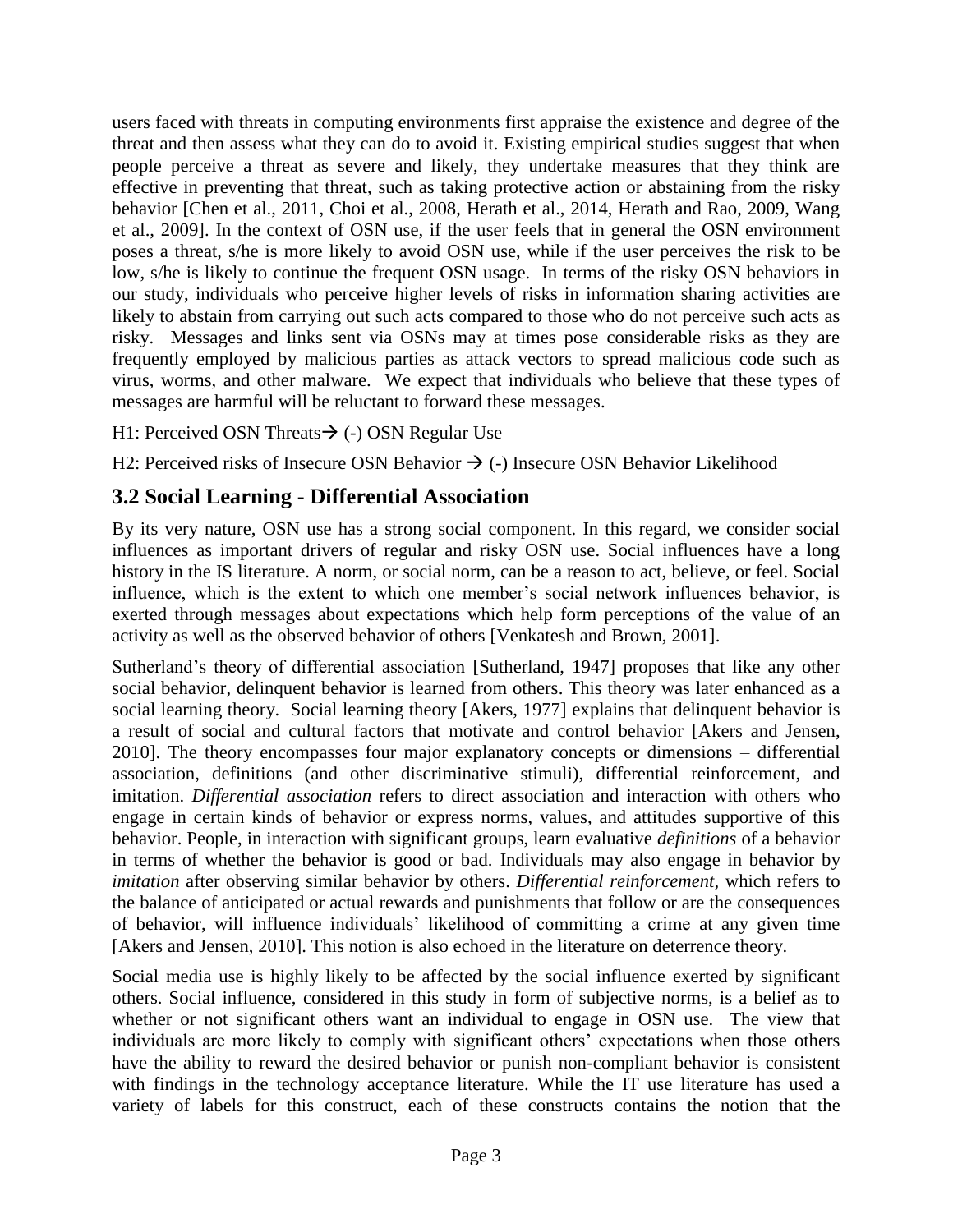individual's behavior is influenced by what the significant others expect her/him to do [Venkatesh et al., 2003]. If an individual believes that her/his peers, family, parents, etc., do not expect her/him to use or extensively use an OSN, the likely result is reduced OSN usage by that individual. However, if this group of significant others approves or encourages the individual's OSN usage, s/he is more likely to use the OSN.

H 3: Social influence related to OSN use  $\rightarrow$  (+) OSN Regular Use

Similar to the social influence considered in the section above, prior literature in delinquency informs us that social influence can impact not only positive behaviors but also negative behaviors [Akers and Jensen, 2010]. Associations with those who are deviant provide individuals with "attitudes favorable" to the delinquent behavior and have been found to be very powerful influences towards such behavior [Akers and Jensen, 2010]. These delinquent groups provide social environments in which an individual creates definitions of behavior and is exposed to imitation models and various social reinforcements for deviant behavior. Rogers and Buffalo [Rogers and Buffalo, 1974] found that delinquents conform to the norms of their community. Hindlelang (1974) examined the aspect of peer commitment to delinquent acts and found that when individuals perceive that peers approve of delinquent acts, they are "propelled or pulled" into committing deviant acts in order to fulfill group membership or peer expectations.

If an individual believes that her/his referent group would disapprove of a particular behavior such as posting sensitive information on OSNs, s/he is more likely to refrain from this behavior. On the other hand, if an individual believes that this group of significant others would approve of this behavior, then s/he is more likely to undertake the deviant behavior.

 $H4 \rightarrow$  Peer influence related to insecure OSN behavior  $\rightarrow$  (+) insecure OSN behavior Likelihood

In differentiated association, groups also provide an opportunity to imitate behavior [Akers and Jensen, 2010]. Theory also suggests that imitation, although most important in the initial stages, continues to have some effect in maintaining behavior. A similar notion is considered under the umbrella of descriptive norms. Descriptive norms, referred to as the extent to which one believes others are performing a behavior, increases a propensity an individual may have to indirectly reciprocate the believed behavior of others [Sheeran and Orbell, 1999]. Here the individual's behavior is motivated by observing what the typical or normal thing to do is. It is what most people do and "if everyone is doing it, it must be sensible thing to do" [Cialdini et al., 1990]. People often do (or believe in) certain actions or non-actions because many other people do (or believe) the same. The technology acceptance literature has found support for the role of peer behaviors as a motivational source for performing a behavior [Thompson et al., 1994, Venkatesh et al., 2003].

This influence has also been found to be an influential source for negative behaviors. In a paper titled "Monkey see monkey do…," Robinson and O'Leary-Kelly [Robinson and O'Leary-Kelly, 1998] found that antisocial behaviors at work are shaped by the antisocial behaviors of coworkers. Similarly, much evidence in the digital piracy literature shows that if individuals believe others are pirating, they do not fear sanctions. Turning to our insecure OSN behaviors, if an individual believes that others are doing the same, s/he is likely to cognitively diminish or reduce the level and possibility of sanctions imposed and thus will lean toward continuing the act. Conversely, if an individual thinks that nobody else is carrying out such acts, s/he is more likely to refrain from the act.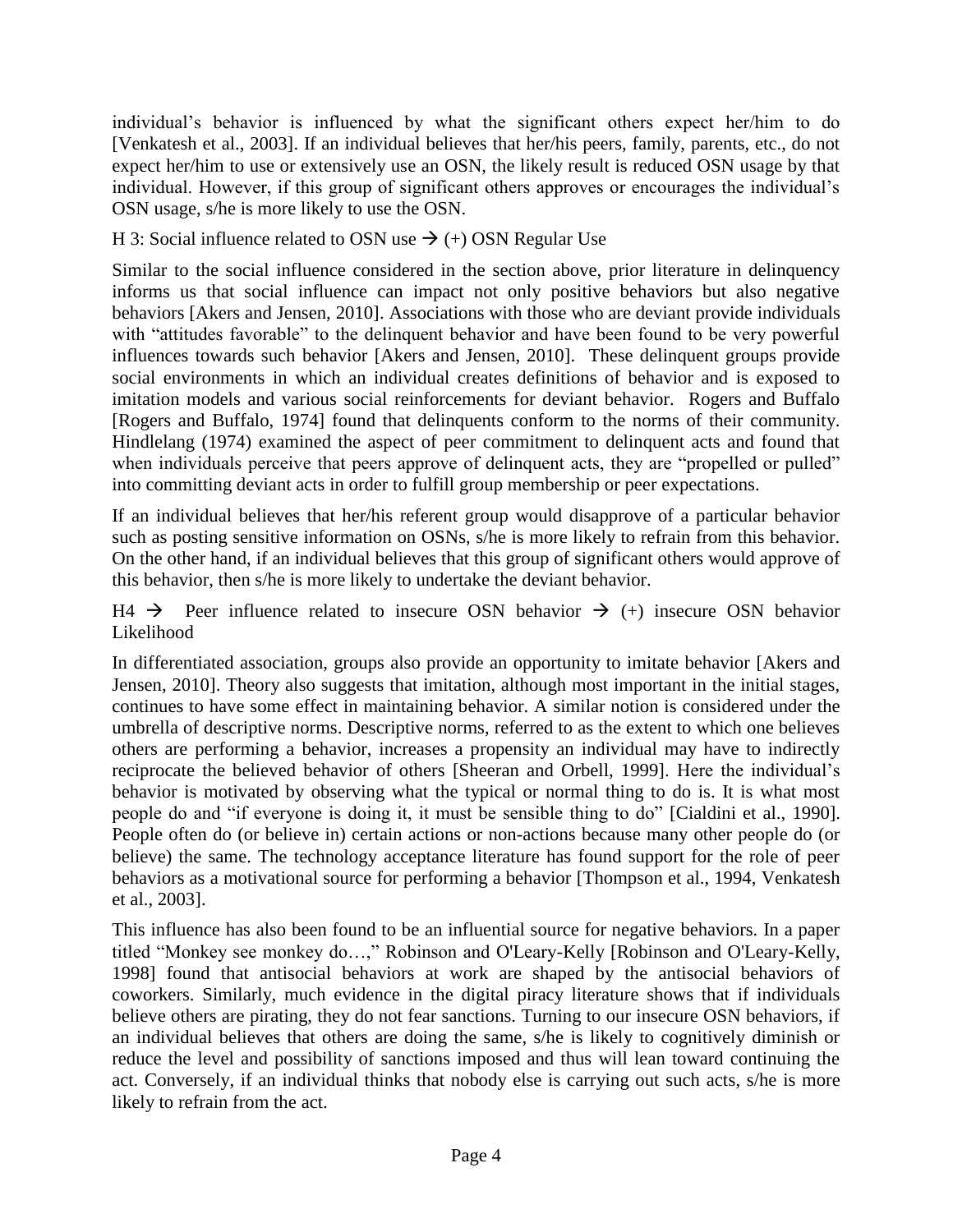$H5\rightarrow$  Peer behavior Likelihood related to insecure OSN behavior  $\rightarrow$  (+) insecure OSN behavior likelihood

### **3.3 Personality: Need to Belong**

All people have a pervasive need to be socially accepted and to belong to social groups [Baumeister and Leary, 1995]. Personality characteristics have been posited as having a strong influence on OSN use [Correa et al., 2010], and this personality characteristic known as need to belong, which captures social needs and motivations, is an important consideration in the context of social media usage and social inclusion. The forming of social bonds is important to all people [Hornsey and Jetten, 2004]. Although the need to belong is almost universal and almost all normal individuals desire to be accepted and to belong to social groups, the strength and intensity of this need varies among people [Baumeister and Leary, 1995, Leary et al., 2013]. Because of the strength of the need to belong varies among people, its effect emerges in varying levels of attitudes and willingness by different people to join and participate in user-generated content sites. In other words, there is a greater chance that people will join and participate in OSNs if they rate high on the need to belong scale. OSN users are doing more than just sharing information and connecting with their friends, they are creating a virtual community and forming real bonds with others who are in their network. By discontinuing his or her acts of OSN usage, a OSN user is not only giving up the ability to share emotions and experiences with other community members, but also the ability to fully take part in this subculture and experience the related joys. Social bonds keep individuals invested in a particular subculture [Bainbridge, 1990]. The OSN user has much to lose - the potential loss of a community of like-minded individuals. Hence, we believe:

 $H6 \rightarrow$  Need to belong  $\rightarrow$  (+) OSN regular use

 $H7 \rightarrow$  Need to belong  $\rightarrow$  (+) insecure OSN behavior likelihood

Based on the preceding arguments, we propose the research model presented in Figure 1.



**Figure 1:**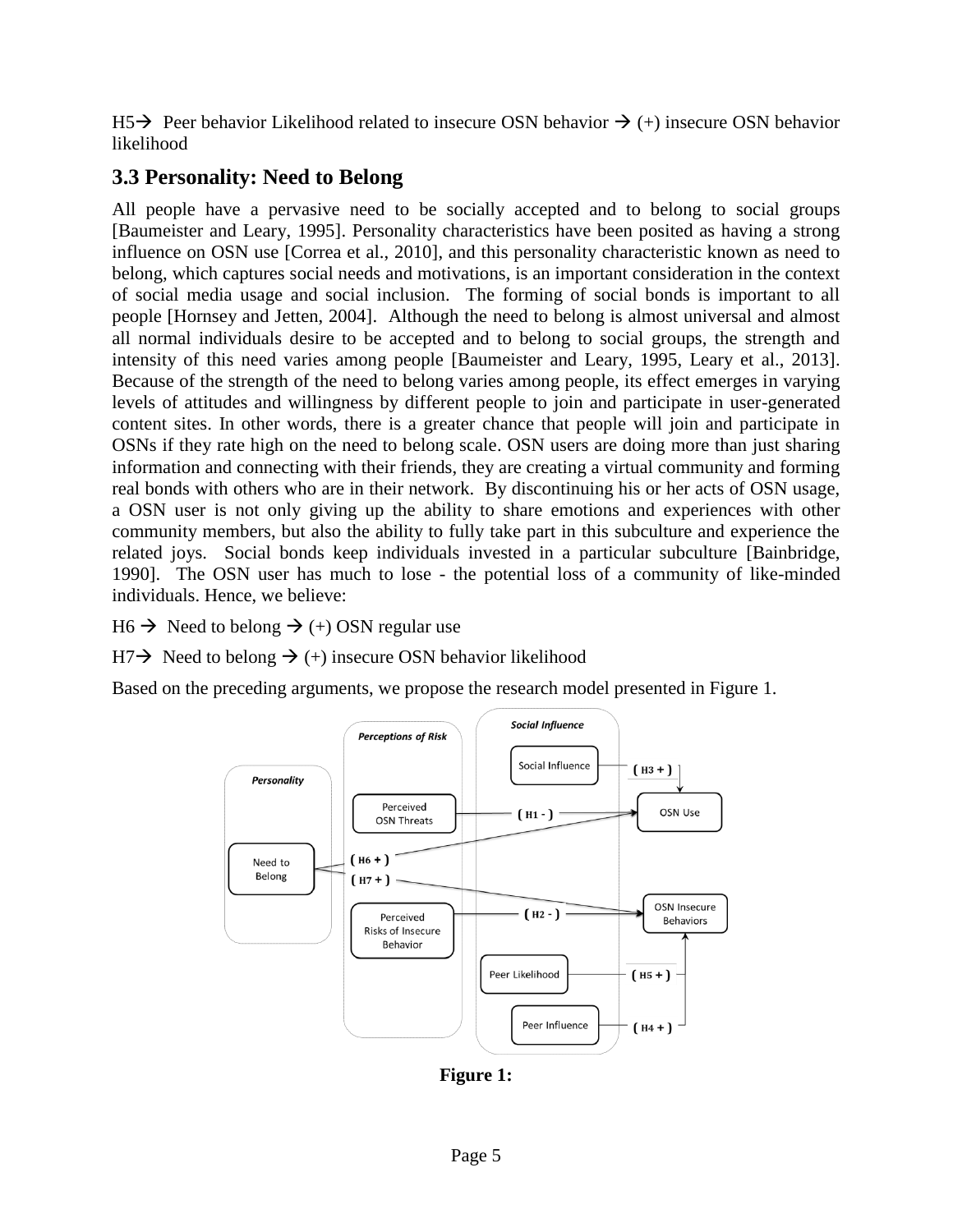## **4.0 Methodology**

To test the proposed research model, data will be collected using a survey with a cross-sectional design. Self-administered surveys that provide anonymity are a well suited method of inquiry, especially regarding delinquent behaviors, since they can offer privacy to the respondent and are recommended where possibly sensitive answers are sought. Since our intent is to understand OSN practices from an organizational context and we want to capture both students and employees in our sample, we are using a professional market research firm to randomly select and invite participants to take our survey. The results will be ready for presentation at the workshop in May.

### **References**

Akers, R. L. (1977) "Deviant behavior: A social learning approach."

- Akers, R. L. and G. F. Jensen (2010) "Social Learning Theory: Process and Structure in Criminal and Deviant Behavior," *The SAGE Handbook of Criminological Theory* pp. 56.
- Bainbridge, W. S. (1990) "Explaining the church member rate," *Social Forces* (68) 4, pp. 1287- 1296.
- Baumeister, R. F. and M. R. Leary (1995) "The need to belong: desire for interpersonal attachments as a fundamental human motivation," *Psychological bulletin* (117) 3, pp. 497.
- Chen, R., J. Wang, T. Herath, and H. R. Rao (2011) "An investigation of email processing from a risky decision making perspective," *Decision support systems* (52) 1, pp. 73-81.
- Choi, N., D. Kim, J. Goo, and A. Whitmore (2008) "Knowing is doing: An empirical validation of the relationship between managerial information security awareness and action," *Information Management & Computer Security* (16) 5, pp. 484-501.
- Cialdini, R. B., R. R. Reno, and C. A. Kallgren (1990) "A focus theory of normative conduct: Recycling the concept of norms to reduce littering in public places," *Journal of Personality and Social Psychology* (58) 6, pp. 1015-1026.
- Correa, T., A. W. Hinsley, and H. G. De Zuniga (2010) "Who interacts on the Web?: The intersection of users' personality and social media use," *Computers in Human Behavior* (26) 2, pp. 247-253.
- Ellison, N. B., C. Steinfield, and C. Lampe (2007) "The benefits of Facebook "friends:" Social capital and college students' use of online social network sites," *Journal of Computer*‐*Mediated Communication* (12) 4, pp. 1143-1168.
- Herath, T., R. Chen, J. Wang, K. Banjara et al. (2014) "Security services as coping mechanisms: an investigation into user intention to adopt an email authentication service," *Information Systems Journal* (24) 1, pp. 61-84.
- Herath, T. and H. R. Rao (2009) "Protection motivation and deterrence: a framework for security policy compliance in organisations," *European Journal of Information Systems* (18) 2, pp. 106-125.
- Hornsey, M. J. and J. Jetten (2004) "The individual within the group: Balancing the need to belong with the need to be different," *Personality and Social Psychology Review* (8) 3, pp. 248-264.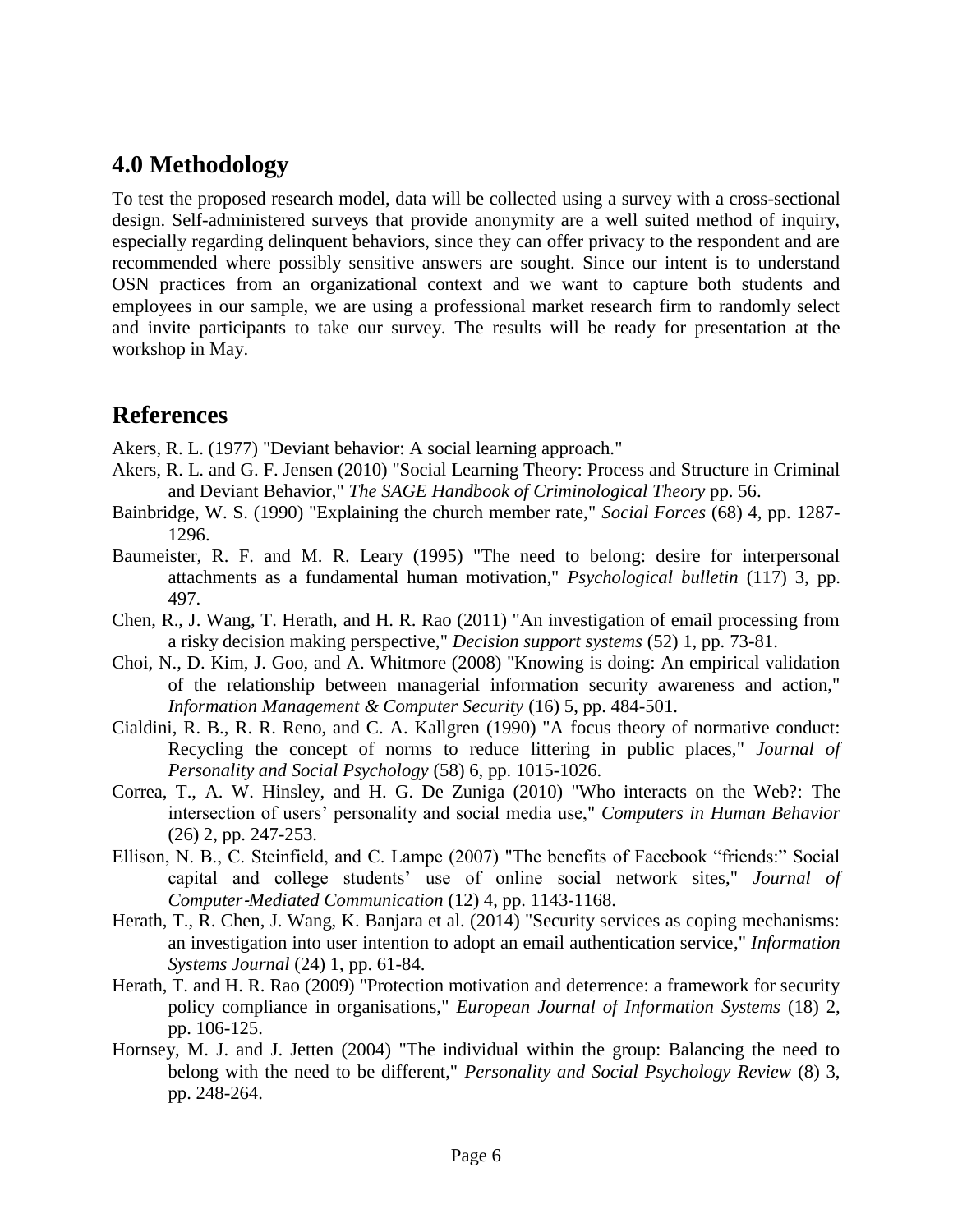- Johnston, A. C. and M. Warkentin (2010) "Fear appeals and information security behaviors: An empirical study," *MIS quarterly* (34) 1, pp. 1-20.
- Joinson, A. N. (2008) Looking at, looking up or keeping up with people?: motives and use of facebook. *Proceedings of the twenty-sixth annual SIGCHI conference on Human factors in computing systems, 2008*, pp. 1027-1036.
- Kaplan, A. M. and M. Haenlein (2010) "Users of the world, unite! The challenges and opportunities of Social Media," *Business horizons* (53) 1, pp. 59-68.
- Lampe, C., N. B. Ellison, and C. Steinfield. (2008) Changes in use and perception of Facebook. *Proceedings of the 2008 ACM conference on Computer supported cooperative work, 2008*, pp. 721-730.
- Leary, M. R., K. M. Kelly, C. A. Cottrell, and L. S. Schreindorfer (2013) "Construct validity of the need to belong scale: Mapping the nomological network," *Journal of personality assessment* (95) 6, pp. 610-624.
- Liang, H. and Y. Xue (2010) "Understanding Security Behaviors in Personal Computer Usage: A Threat Avoidance Perspective," *Journal of the Association for Information System* (11) 7, pp. 394-413.
- Liang, H. G. and Y. J. Xue (2009) "Avoidance of Information Technology Threats: A Theoretical Perspective," *MIS Quarterly* (33) 1, pp. 71-90.
- Luo, X., H. Li, J. Zhang, and J. Shim (2010) "Examining multi-dimensional trust and multifaceted risk in initial acceptance of emerging technologies: An empirical study of mobile banking services," *Decision support systems* (49) 2, pp. 222-234.
- Madden, M. (2010) "Older Adults and Social Media: Social networking use among those ages 50 and older nearly doubled over the past year," http://pewinternet.org/Reports/2010/Older-Adults-and-Social-Media.aspx (October 21, 2013).
- Muscanell, N. L. and R. E. Guadagno (2011) "Make new friends or keep the old: Gender and personality differences in social networking use," *Computers in Human Behavior*.
- Pavlou, P. A. (2003) "Consumer acceptance of electronic commerce: integrating trust and risk with the technology acceptance model," *International journal of electronic commerce* (7) 3, pp. 101-134.
- Ponemon Institute (2011) "Ponemon Institute Research Report: Global Survey on Social Media Risks (Survey of IT & IT Security Practitioners)," www.websense.com/content/ponemon-institute-research-report-2011.aspx (October 21, 2013).
- Robinson, S. L. and A. M. O'Leary-Kelly (1998) "Monkey see, monkey do: The influence of work groups on the antisocial behavior of employees," *Academy of Management Journal* (41) 6, pp. 658-672.
- Rogers, J. W. and M. D. Buffalo (1974) "Fighting back: Nine modes of adaptation to a deviant label," *Social Problems* pp. 101-118.
- Sheeran, P. and S. Orbell (1999) "Augmenting the Theory pf Planned Behvaior: Roles for Anticipated Regret and Descriptive Norms," *Journal of Applied Social Psychology* (29) 10, pp. 2107-2142.
- Sitkin, S. B. and A. L. Pablo (1992) "Reconceptualizing the Determinants of Risk Behavior," *The Academy of Management Review* (17) 1, pp. 9-38.
- Skeels, M. M. and J. Grudin. (2009) When social networks cross boundaries: a case study of workplace use of facebook and linkedin. *Proceedings of the ACM 2009 international conference on Supporting group work, 2009*, pp. 95-104.